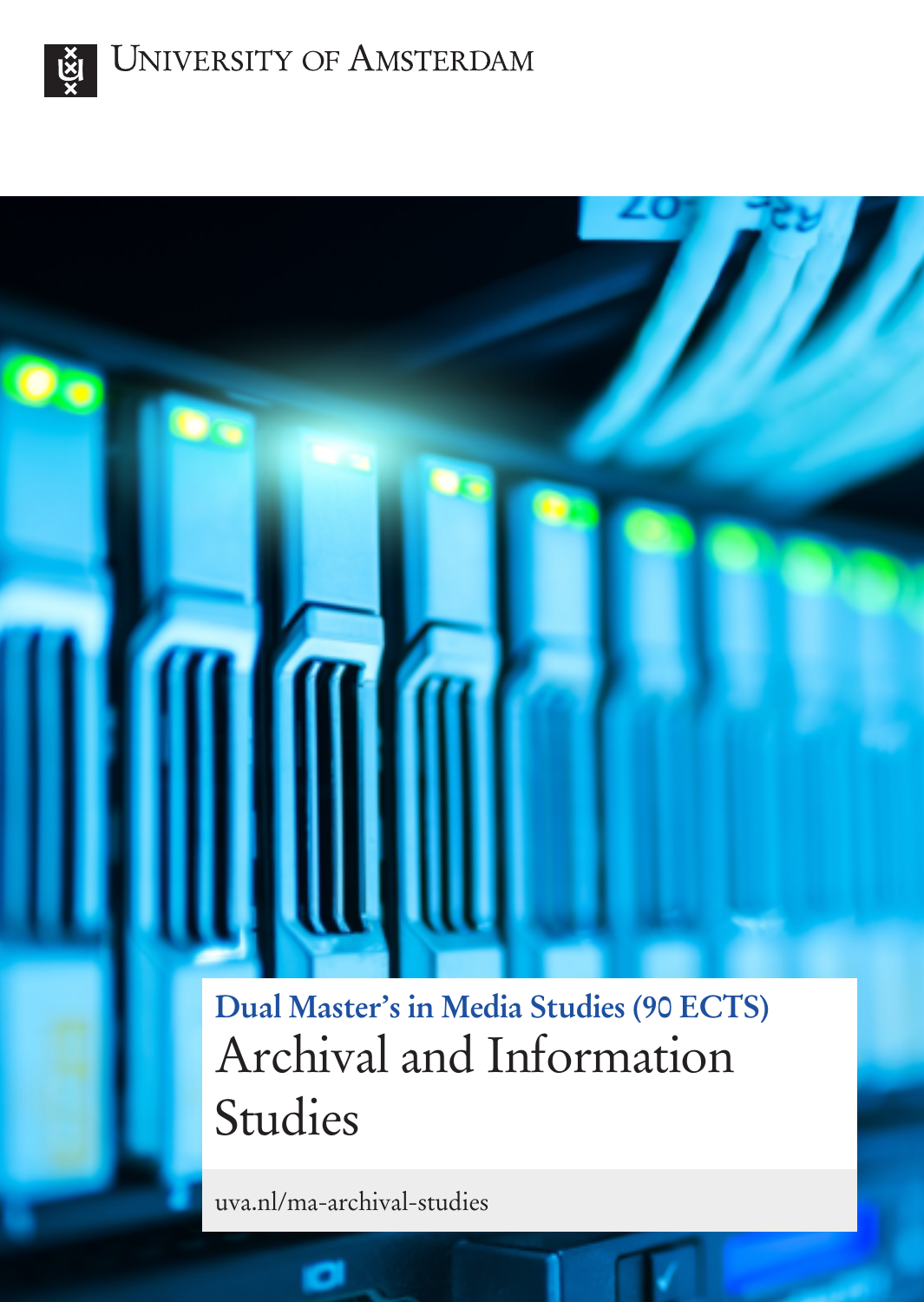### **Prof. Charles Jeurgens**



'We combine archival, information and digital humanities concepts with a strong focus on practice-based learning to provide you with unique skills for a career in the broad information sector.'

This professional Master's programme – based on archival, information and digital humanities concepts and methods – covers the full spectrum of the field and serves as an academic preparation for the profession. It deals with contemporary archival theory and practice, trains archivists in the science and craft of records management, and provides insight into the archives of the past and future.

The professional Master's in Archival and Information Studies offers you the unique opportunity to develop your practical experience in the field through an extensive internship worth 30 ECTS. This will allow you to explore the practices and challenges of records management and archiving in the 21st century, and apply the specialist knowledge and theoretical reflection of your coursework to a professional context.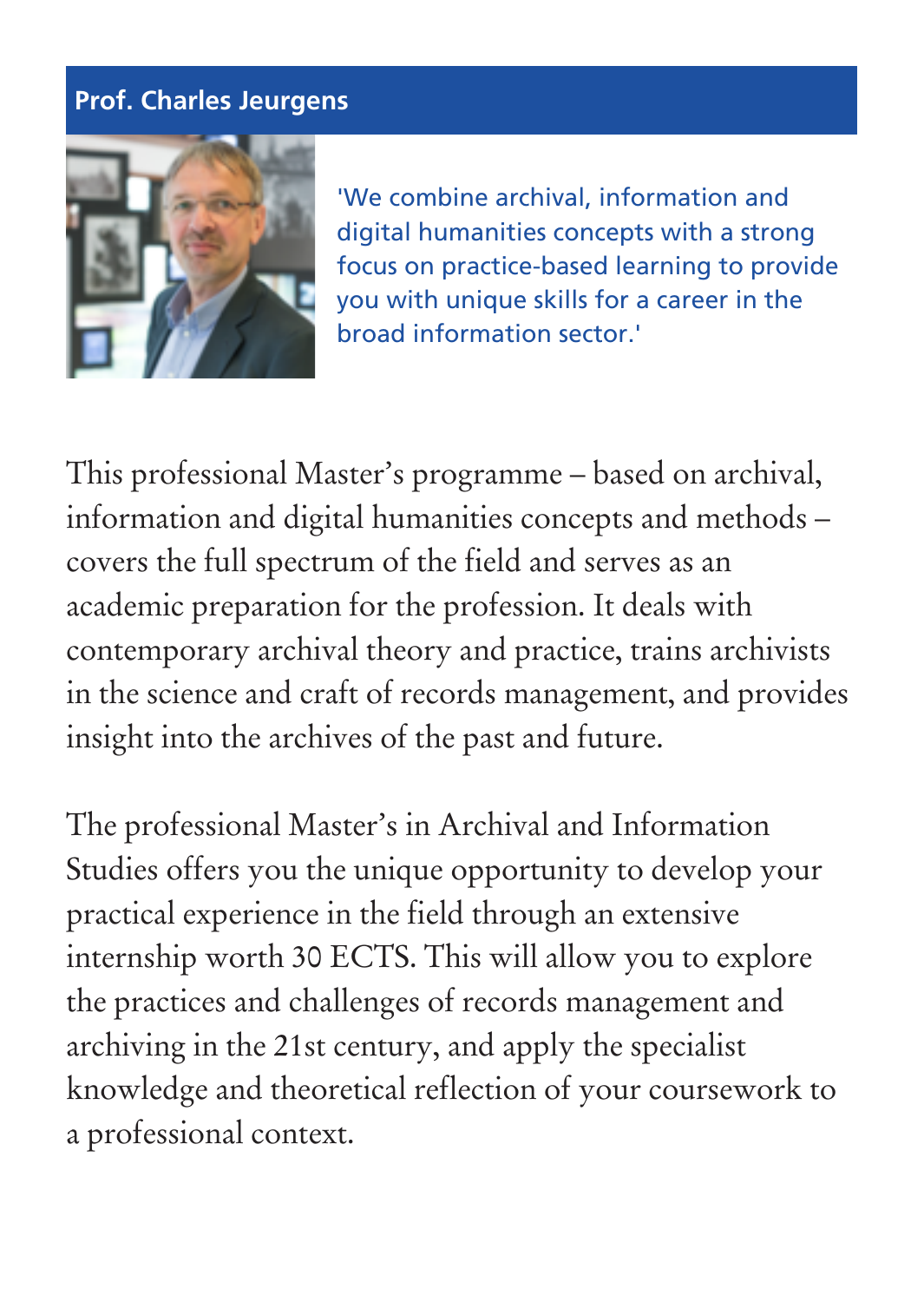# **Career prospects**

Archival and Information Studies will prepare you for a variety of careers in the booming information sector, including:

- governmental and cultural domains, NGOs and the private sector;
- advisory and managerial positions related to information strategies, curation and preservation in government and cultural sectors;
- (non-)governmental and cultural sectors and the business sector (as archivists, information and records managers);
- (academic) researcher.



## **Spotlight on a course**

**Recordkeeping Informatics (12 EC)** Recordkeeping informatics deals with an integrated approach of 1) business processes, 2) information culture, and 3) access to past, present and future records. It is based on continuum thinking and metadata in a net-worked context.

You will be challenged to take a combined technological, social and analytical perspective to business processes, information cultures and dissemination of information. We examine how these components interact and try to identify and explain successful record management strategies.